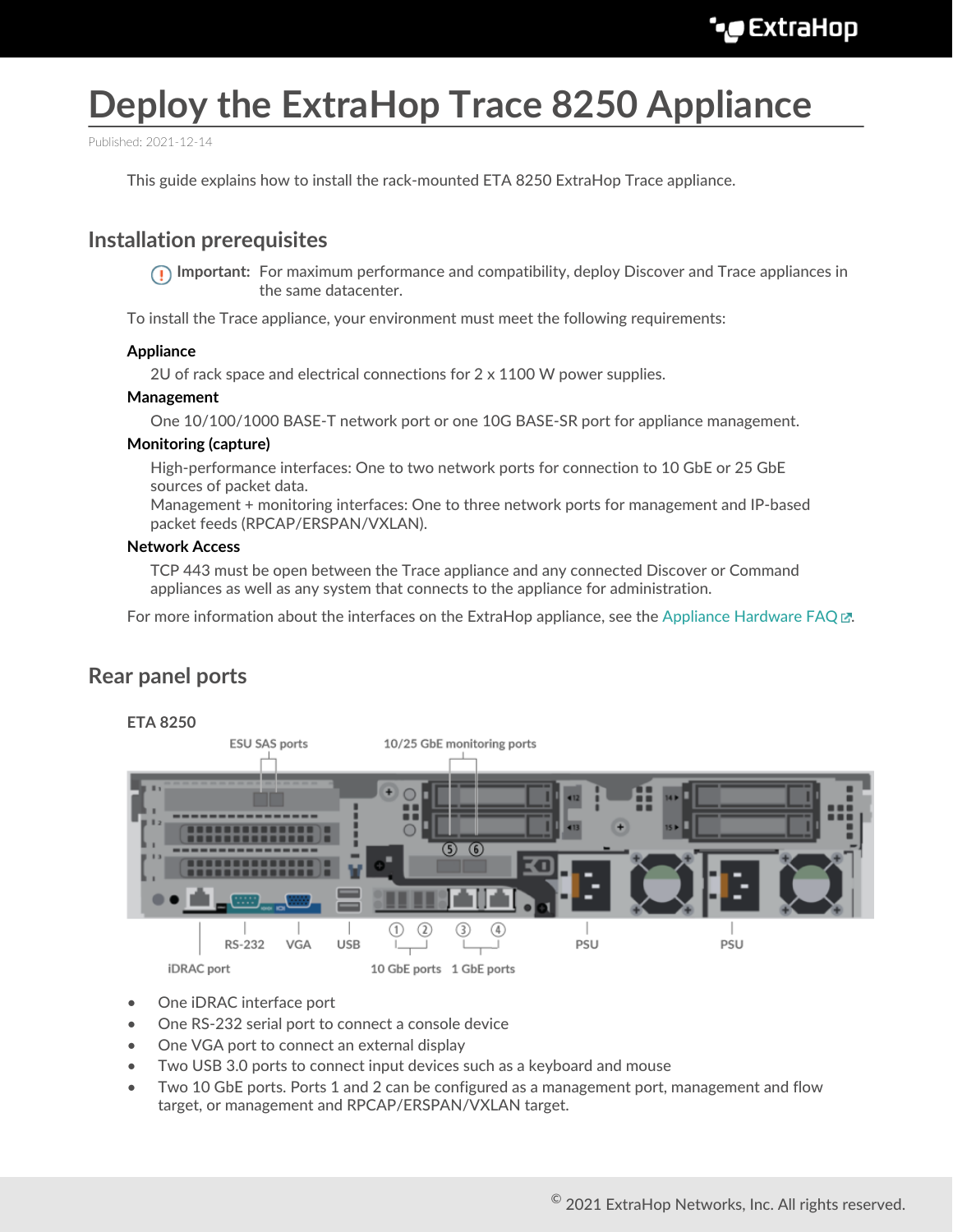While 10 GbE management + capture interfaces on the EDA 10200, EDA 9200, and ETA 8250 can conduct management functions at 10 Gbps speeds, processing traffic such as ERSPAN is limited to 1 Gbps.

**Tip:** In environments with asymmetric routing adjacent to the high-performance interfaces, ping replies might not get back to the sender.

- Two 10/100/1000 BASE-T network ports. Port 3 is the primary management port. Ports 3 and 4 can be configured as a monitor port, management port, management and flow target, or management and RPCAP/ERSPAN/VXLAN target.
- Two 25 GbE-capable ports. Ports 5 and 6 are the high-performance monitoring (capture) interfaces. Both interfaces can also be configured as high-performance ERSPAN/VXLAN targets.
- Two SAS ports to connect up to four 96 TB extended storage units (ESU). You cannot connect older 72 TB ESUs to the ETA 8250.
- Two power ports to connect the appliance to an AC power source

## **Supported packet source connectivity**

The Trace 8250 can accept packets through ports 1 - 6. You can connect the ports according to the table below.

| <b>Trace 8250 Appliance</b><br>Connector                                       | <b>Peer Connector for</b><br><b>Packet Source</b> | <b>Customer-Supplied</b><br><b>Cabling</b> | <b>Supported Operating</b><br><b>Speeds</b> |
|--------------------------------------------------------------------------------|---------------------------------------------------|--------------------------------------------|---------------------------------------------|
| <b>Transceiver-based Connectivity</b>                                          |                                                   |                                            |                                             |
| 25 GbE SFP28 SR<br>transceiver                                                 | 25 GbE SFP28 SR<br>transceiver                    | Multi-mode fiber                           | 25 Gbps, 10 Gbps                            |
|                                                                                |                                                   | LC connectors                              |                                             |
|                                                                                | 10 GbE SFP+ SR<br>transceiver                     | Multi-mode fiber                           | 10 Gbps                                     |
|                                                                                |                                                   | LC connectors                              |                                             |
| <b>Direct Attach Connectivity</b>                                              |                                                   |                                            |                                             |
| Customer-supplied SFP28 DAC cable, such as the Mellanox MCP2M00-Axxx<br>series |                                                   |                                            | 25 Gpbs                                     |
| Customer-supplied RJ45 Ethernet cable                                          |                                                   |                                            | 1 Gbps                                      |

## **Set up the appliance**

1. Rack mount the Trace appliance.

Install the Trace appliance in your data center with the included rack-mounting kit. The mounting kit supports most four-post racks with either round or square holes.

Orient the hardware to ensure proper airflow. The cold air intake is through the front of the appliance.

2. Connect port 3 to your management network.

The ETA 8250 appliance has two 10/100/1000 BASE-T network ports. With a network patch cable, connect the management port on the Trace appliance to your management network. Port 3 is the default management port.

3. Connect the monitoring port.

With the appropriate network cable, connect a monitoring port on the Trace appliance to a network tap or mirror port on the switch.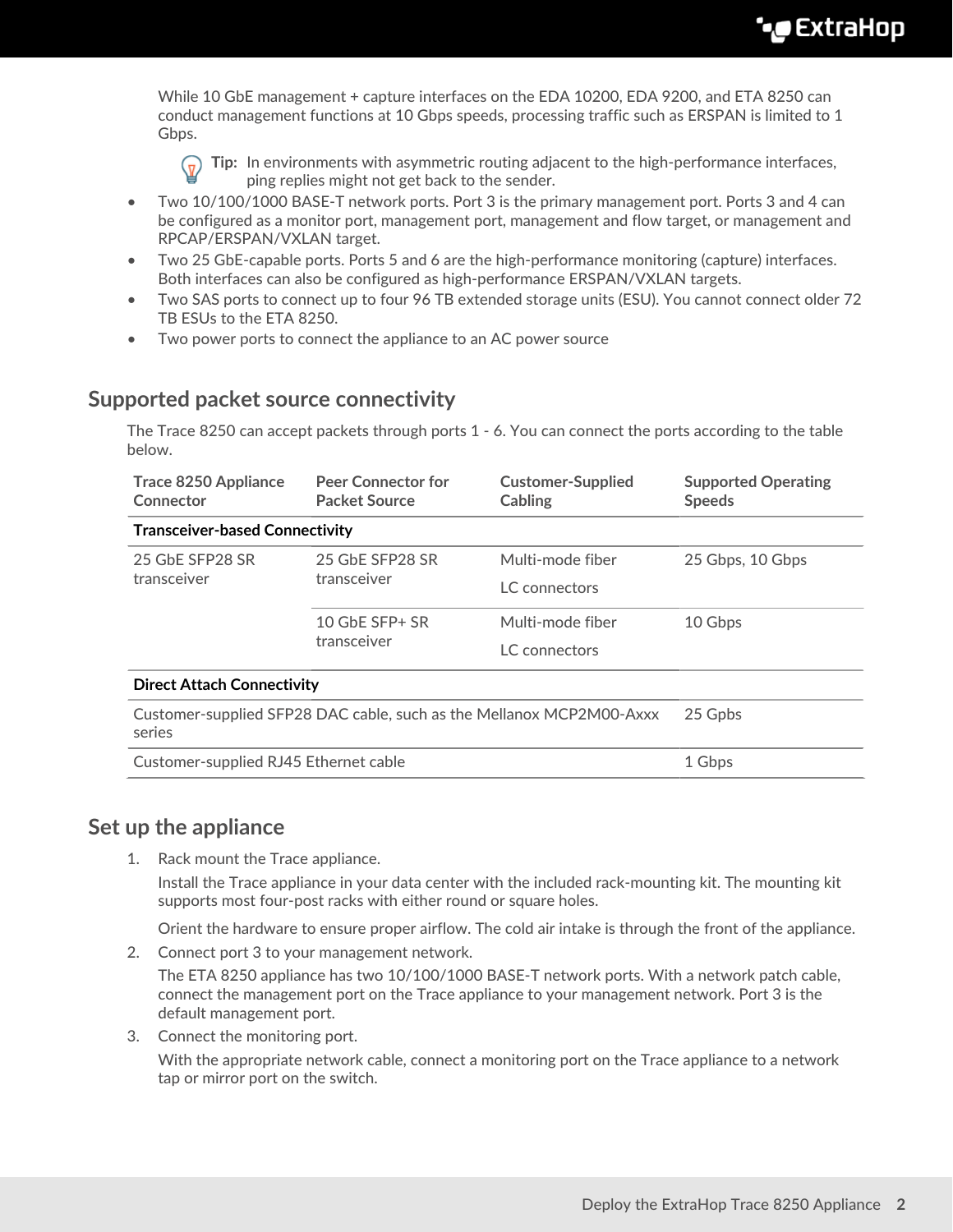**Important:** The Trace appliance requires a duplicate feed of the traffic that is sent to the Discover appliance.

**Note:** The link lights on the monitoring interface ports do not illuminate until you register the appliance with your product key.

4. Connect the iDRAC port.

To enable remote management of the Discover appliance, connect your management network to the iDRAC port with a network patch cable.

5. Install the front bezel.

You must install the front bezel if you want to configure the appliance through the LCD display.

Insert the USB connector on the right side of the bezel into the USB port on the front of the appliance. Press and hold the release button on the left end of the bezel and push the bezel flush with the appliance until it snaps into place.

6. Connect the power cords.

Connect the two supplied power cords to the power supplies on the back of the appliance.

7. Optional: Connect any extended storage units. For information about configuring extended storage units, see [Add storage capacity to the ExtraHop Trace appliance .](https://docs.extrahop.com/8.6/deploy-esu/#add-storage-capacity-to-the-extrahop-trace-appliance)..



**Note:** By default, the ETA 8250 can achieve up to 10 Gbps throughput. At least one extended storage unit (ESU) must be attached to the ETA 8250 to support 25 Gbps throughput.

8. Connect the two supplied power cords to the power supplies on the back of the appliance, and then plug the cords into a power outlet. If the appliance does not power on automatically, press the power

button  $\bigcup$  on the front-right of the appliance.

## **Configure the management IP address**

DHCP is enabled by default on the ExtraHop system. When you power on the system, interface 3 attempts to acquire an IP address through DHCP. If successful, the IP address appears on the home screen of the LCD.

If your network does not support DHCP, you can configure a static IP address through the LCD menu on the front panel or through the command-line interface (CLI).

**Important:** For deployments that include a Discover appliance that is connected to a Command appliance, we strongly recommend [configuring a unique hostname](https://docs.extrahop.com/8.6/eta-admin-ui-guide/#connectivity)  $\mathbb{E}$ . If the IP address on the sensor is changed, the Command appliance can re-establish connection easily to the sensor by hostname.

#### **Configure a static IP address through the LCD**

Complete the following steps to manually configure an IP address through the front panel LCD controls.

- 1. Make sure that the default management interface is connected to the network and the link status is active.
- 2. Press the select button (#) to begin.
- 3. Press the down arrow button to select Network, and then press the select button.
- 4. Press the down arrow to DHCP and then press the select button.
- 5. Press the down arrow to select  $N_{\text{O}}$ , and then press the select button to disable DHCP.
- 6. Press the down arrow to select Set static IP, and then press the select button.
- 7. Press the left or right arrows to select the first digit to change, and then press the up or down arrows to change the digit to the desired number. Repeat this step for each digit you need to change. After you configure the desired IP address, press the select button.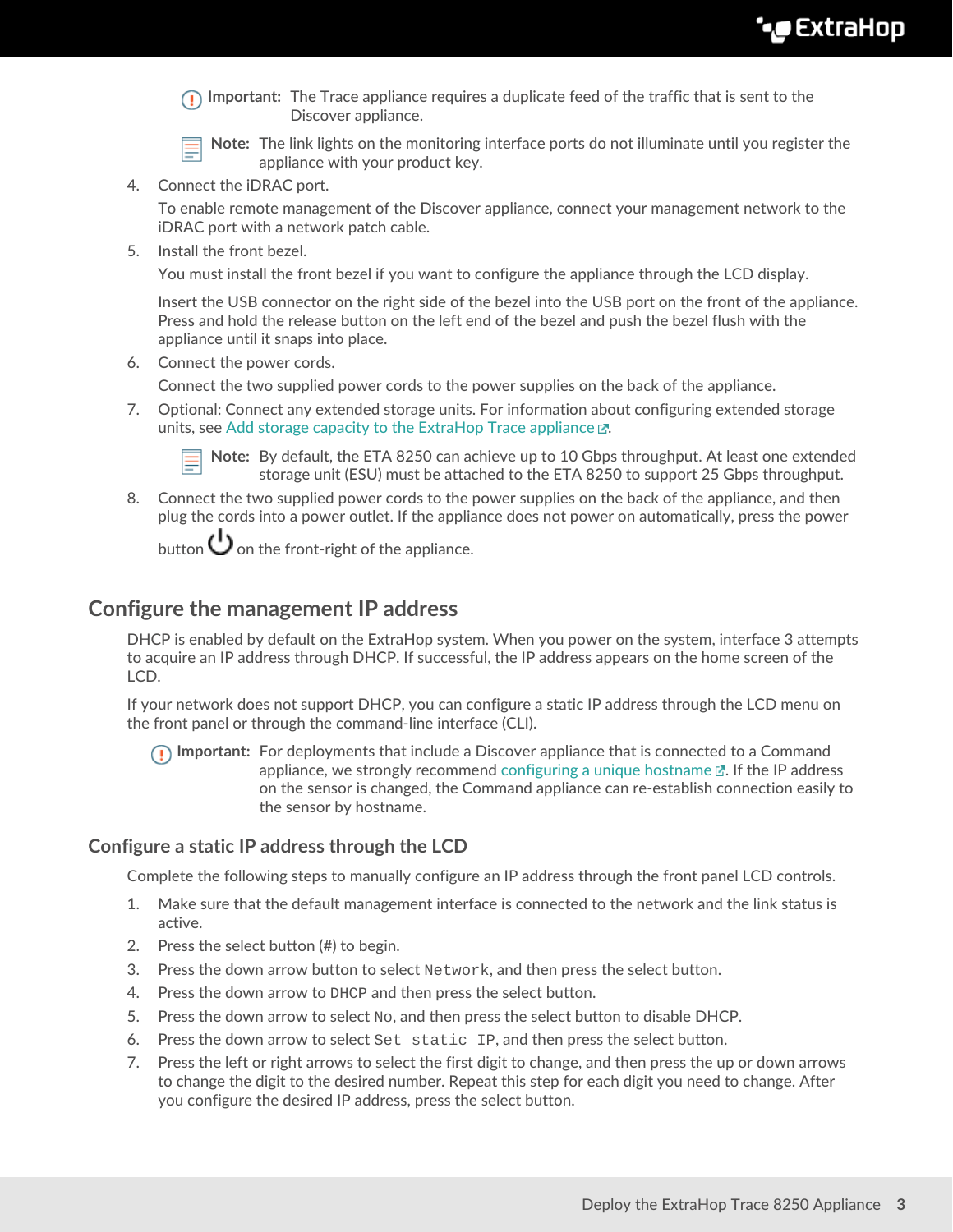## **∙e** ExtraHop

- 8. On the Network mask screen, press the left or right arrows to select the first digit to change, and then press the up or down arrows to change the digit to the desired number. Repeat this step for each digit you need to change. After you configure the desired network mask, press the select button.
- 9. On the Default gateway screen, press the left or right arrows to select the first digit to change, and then press the up or down arrows to change the digit to the desired number. Repeat this step for each digit you need to change. After you configure the desired default gateway, press the select button.
- 10. Confirm your modified network settings on the Settings saved screen, and then press any button to return to the Network Menu.



**Note:** Each address is preceded by a letter that identifies whether it is the system IP address (I), the gateway address (G), or the netmask (N).

- 11. Press the down arrow and scroll to Set DNS servers, and then press the select button.
- 12. Press the left or right arrows on the DNS1 screen to select the first digit to change, and then press the up or down arrows to change the digit to the desired number. Repeat this step for each digit you need to change, and then press the select button to continue to the DNS2 screen.
- 13. Configure a second DNS server.
- 14. Confirm the DNS settings on the Settings saved screen, and then press any button to return to the Network Menu.
- 15. Press the down arrow twice until  $\leftarrow$  Back appears, and then press the select button.
- 16. Press the down arrow twice to select iDRAC. Configure the iDRAC DHCP, IP, mask, gateway, and DNS in the same manner as the IP address.
- 17. Press the X button to return to the main menu.

#### **Configure an IP address through the CLI**

You can access the CLI by connecting a USB keyboard and SVGA monitor to the system or through an RS-232 serial cable and a terminal-emulator program. The terminal emulator must be set to 115200 bps with 8 data bits, no parity, 1 stop bit (8N1), and hardware flow control should be disabled.

- 1. Establish a connection to the ExtraHop system.
- 2. At the login prompt, type shell and then press ENTER.
- 3. At the password prompt, type the system serial number and then press ENTER. The serial number is printed on a label on the back of the appliance. The serial number can also be found on the LCD display on the front of the appliance in the Info section.
- 4. Enable privileged commands:

enable

- 5. At the password prompt, type the serial number, and then press ENTER.
- 6. Enter configuration mode:

configure

7. Enter the interface configuration mode:

interface

8. Run the ip command and specify the IP address and DNS settings in the following format: ip ipaddr <ip\_address> <netmask> <gateway> <dns\_server> For example:

ip ipaddr 10.10.2.14 255.255.0.0 10.10.1.253 10.10.1.254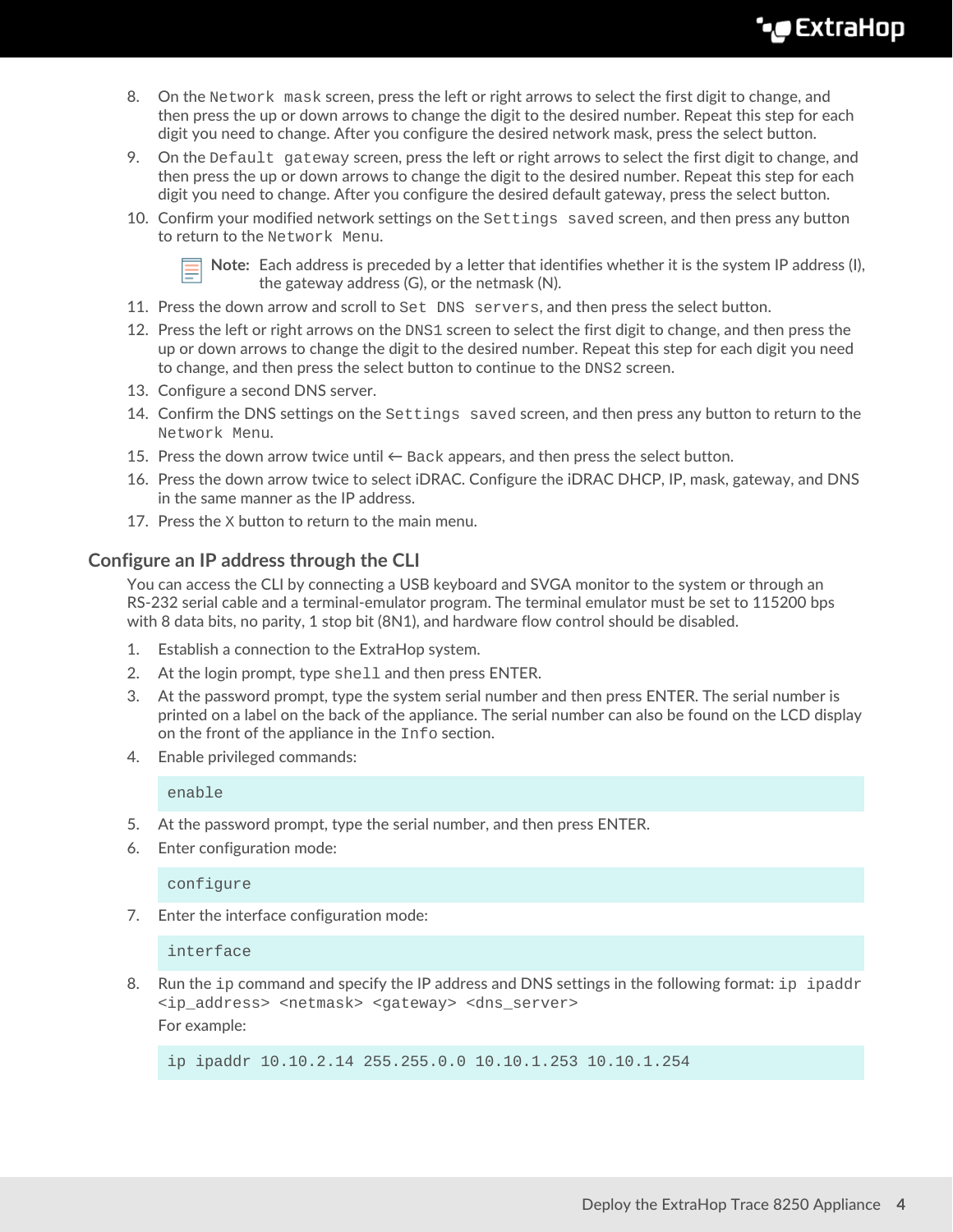9. Leave the interface configuration section:

exit

10. Save the running config file:

running\_config save

11. Type  $y$  and then press ENTER.

### **(Optional) Configure the 10 GbE management interface**

You can configure a 10 GbE port (port 1 or port 2) to manage the system. The commands below move the settings from port 3 to port 1 and then disables port 3. Alternatively, you can configure the 10 GbE management interface in the Administration settings.

- 1. Make sure that the port 1 is connected to the 10 GbE network.
- 2. Establish an SSH connection to the ExtraHop system.
- 3. At the login prompt, type shell and then press ENTER.
- 4. At the password prompt, type the system serial number and then press ENTER. The serial number is printed on a label on the back of the appliance. The serial number can also be found on the LCD display on the front of the appliance in the Info section.
- 5. Enable privileged commands:

enable

- 6. At the password prompt, type the serial number, and then press ENTER.
- 7. Enter configuration mode:

configure

8. Enter the interface configuration mode:

interface 1

9. Move the interface settings:

**A** Warning: This command overwrites the settings for Interface 1 with the settings from Interface 3. The current settings for Interface 1 will be lost and Interface 3 will be disabled.

take\_settings 3

10. Type Y to proceed and then press ENTER.

## **Configure the Trace appliance**

Open a web browser and log in to the Administration settings on the ExtraHop system through  $https://$ <extrahop-hostname-or-IP-address>/admin with the setup user account. The password is the system serial number that appears in the Info section of the LCD display and on the label on the back of the appliance.

- [Register your ExtraHop system](https://docs.extrahop.com/8.6/register-appliance/#register-your-extrahop-system) M
- [Connect the Discover and Command appliances to the Trace appliance](https://docs.extrahop.com/8.6/connect-eda-eca-eta/#connect-the-discover-and-command-appliances-to-the-trace-appliance) E
- Review the [ExtraHop Post-deployment Checklist](https://docs.extrahop.com/8.6/eta-post-deployment-checklist) L' and configure additional Trace appliance settings.